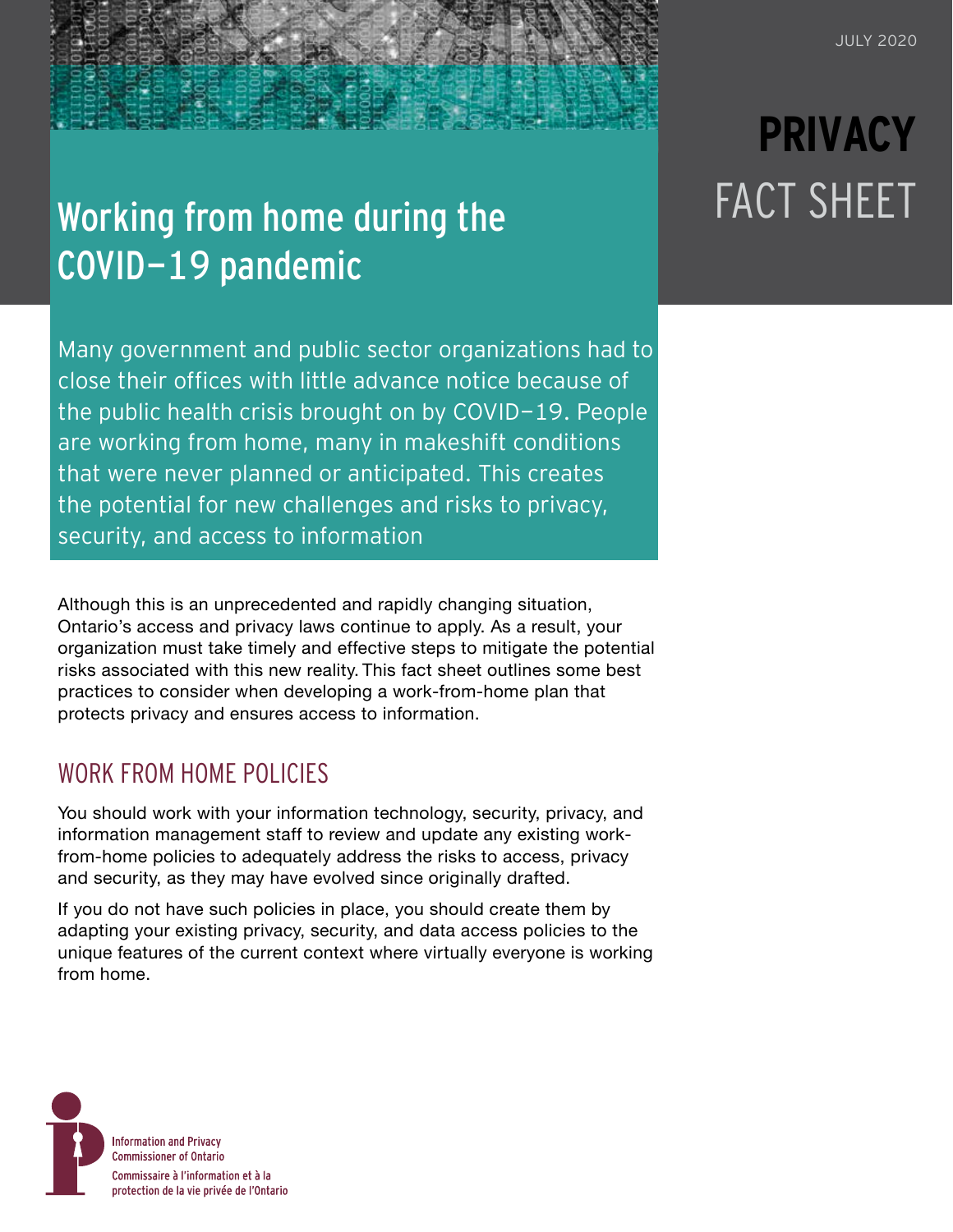### COMMUNICATING WITH YOUR STAFF

You should remind your staff:

- that the legislative requirements and corporate policies and practices related to access, privacy, security, and information management continue to apply when working from home
- to immediately report any information security incidents and privacy breaches (that is, when personal information is lost or stolen, or collected, used, or disclosed without authorization)

You should provide your staff with:

- updated contact information for key individuals who can provide technical, and administrative support (for example, information technology, security, records management, freedom of information, and privacy staff)
- alerts to fraud, phishing scams, and other malicious cyberattacks, and practical guidance on how to identify and defend against them (for example, how to pick up on some tell-tale signs of fraudulent emails and reminders not to click on attachments or links from unknown sources)
	- o See the IPC's *Protect Against Phishing* Fact Sheet for best practices, **[https://www.ipc.on.ca/wp-content/](https://www.ipc.on.ca/wp-content/uploads/2019/07/fs-tech-protect-against-phishing-e.pdf) [uploads/2019/07/fs-tech-protect-against-phishing-e.pdf](https://www.ipc.on.ca/wp-content/uploads/2019/07/fs-tech-protect-against-phishing-e.pdf)**

### REMOTE ACCESS TO NETWORKS AND INFORMATION

If possible, enable secure remote access to your networks, databases, and email accounts (for example, by requiring staff to use strong access controls such as multi-factor authentication, and a virtual private network (VPN) with end-to-end encryption).

Where secure remote access is available, prohibit your staff from:

- using unsecured WiFi
- removing personal information from the office (electronic and/or hardcopy) without prior approval

In light of the heightened risks associated with your staff working from home, you should review your organization's access controls to ensure staff only have access to the minimum amount of personal information they need to do their jobs.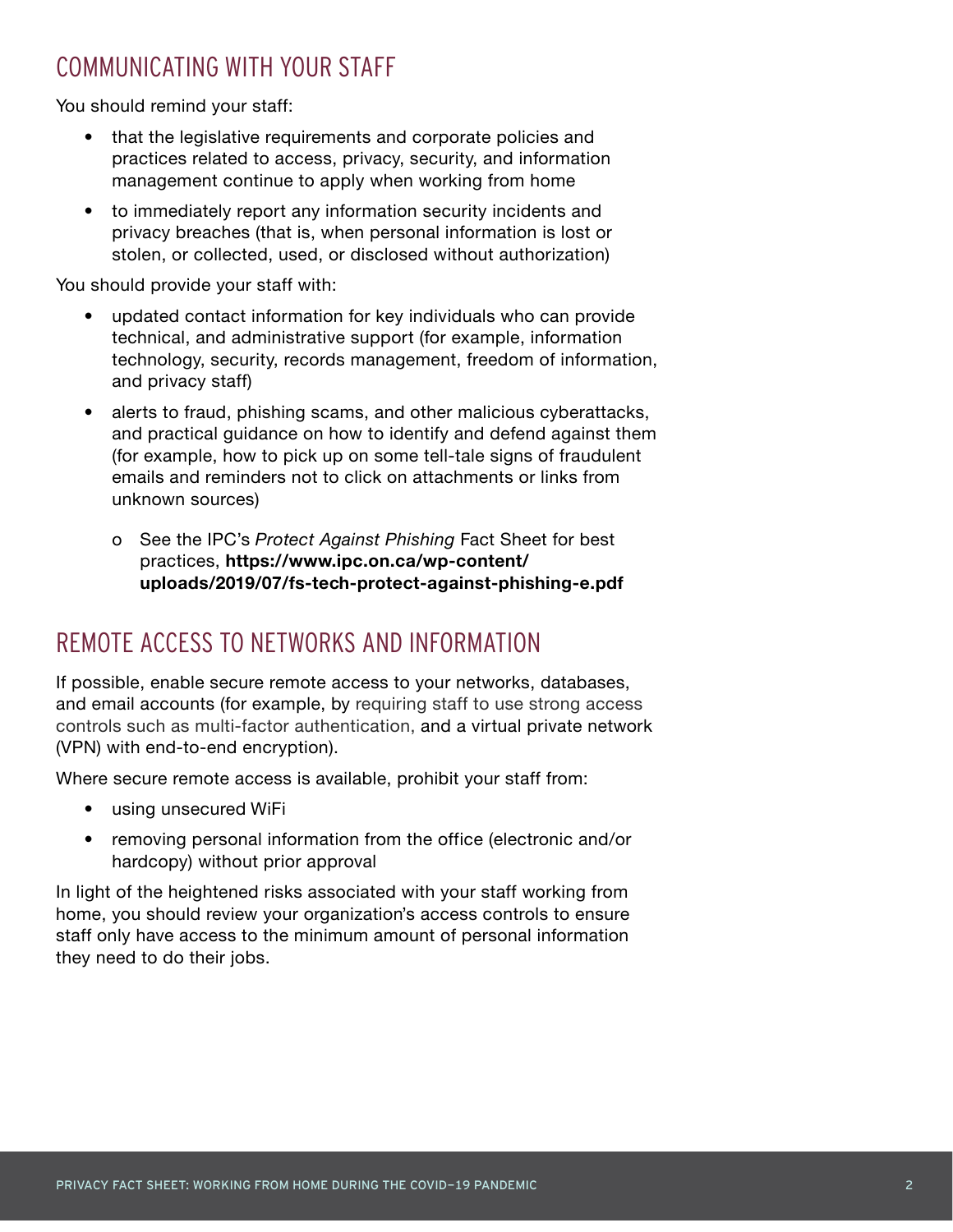### TECHNOLOGICAL DEVICES AND RELATED SOFTWARE

#### **Work-issued devices**

You should identify the specific technology and other resources (such as laptops, mobile phones, secure USB drives, printers, software applications, etc.) your staff requires to carry out their functions at home.

Ideally, your organization should provide them with the software and hardware they need when working from home. This will greatly reduce the privacy and security risks that can arise when staff use their own personal devices, such as non-industry standard or out-of-date security software, and shared devices.

Your work-issued devices should have up-to-date security software, applications, and other necessary resources installed to ensure that your staff can do their jobs while protecting privacy and security.

Work-issued devices and installed software should be properly configured, preferably by your information technology staff. If the use of external communication platforms and cloud service tools is permitted or required, ensure that your staff understands how to safely install, configure, and use them. For example, video conferencing sessions should have password-restricted access controls and appropriate limits on screen sharing and recordings.

Staff should not download or install programs or apps on work-issued devices without prior approval. Many popular programs and apps are known to have security vulnerabilities that can expose your organization to unnecessary risk.

#### **Personal devices**

If you are not in a position to issue technology equipment and related resources to everyone and some staff must use personal devices for work-related purposes, consider what measures should be in place to strengthen the protection of the information accessed, used, and saved on those devices. For example, the security software installed on home computers may not be equivalent to the software used at your office and may require upgrading.

If your staff must use their personal devices for work purposes:

- remind them to take appropriate precautions to protect personal information, including ensuring necessary security features are installed, anti-virus software is enabled and updated, and WiFi connections are secure
- in the absence of secure remote access tools, require staff to appropriately segregate and secure all work-related records stored on any shared device used at home (for example, save password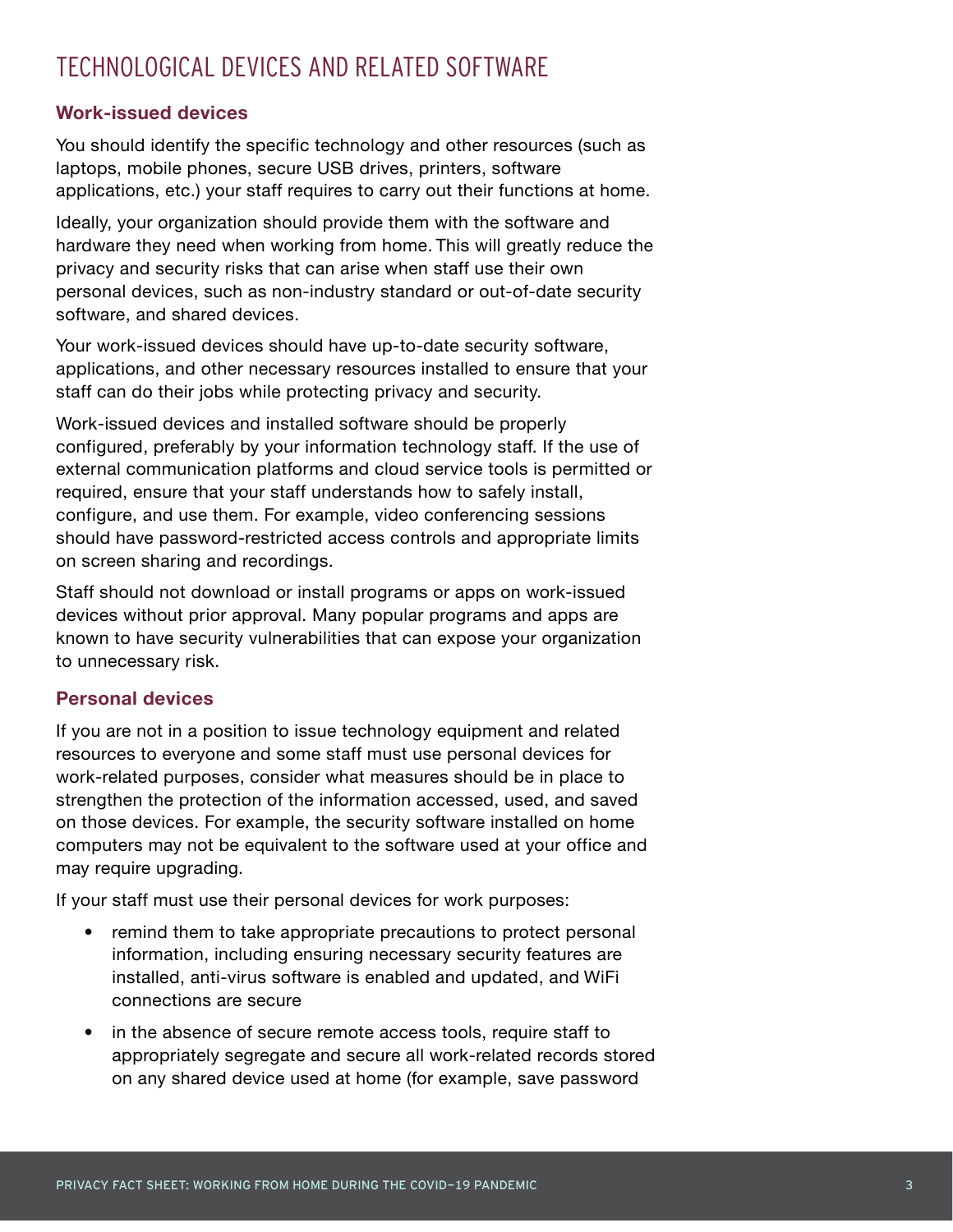protected files on personal devices in a separate location from personal records so other family members cannot access them)

• develop a plan to manage the secure destruction of work-related records following applicable retention periods

### COMMUNICATING BY EMAIL

To the maximum extent possible, ask your staff to use only work-issued email accounts.

Remind your staff to take steps to protect any records containing personal information before sending emails, by:

- securing personal information on work-related or personal devices (for example, by encrypting or password protecting document attachments and sharing passwords separately through a different channel or message)
- if securing personal information is impossible, obtaining prior consent from the individual to whom the personal information relates before sending
- verifying the recipient's identity and making sure to correctly address emails to avoid misdirection (for example, by sending test emails in advance to ensure they reach the intended recipient)
- verifying that emails only contain content relevant to the intended recipient

### HOME WORKSPACES

Advise your staff to set up a private workspace in their home or at a location to be agreed upon with their manager.

Require staff to take all reasonable measures to ensure screen content is not viewable and phone or video conversations involving personal or other sensitive information cannot be overheard by others in the home or other agreed-upon workspace.

Remind your staff to:

- secure work-issued and personal computing devices when not in use or when left unattended
- never leave their computing devices visible and unsecured outside the home
- not work in public places where there are higher risks of eavesdropping and equipment loss and theft
- appropriately use password protection and encryption on their devices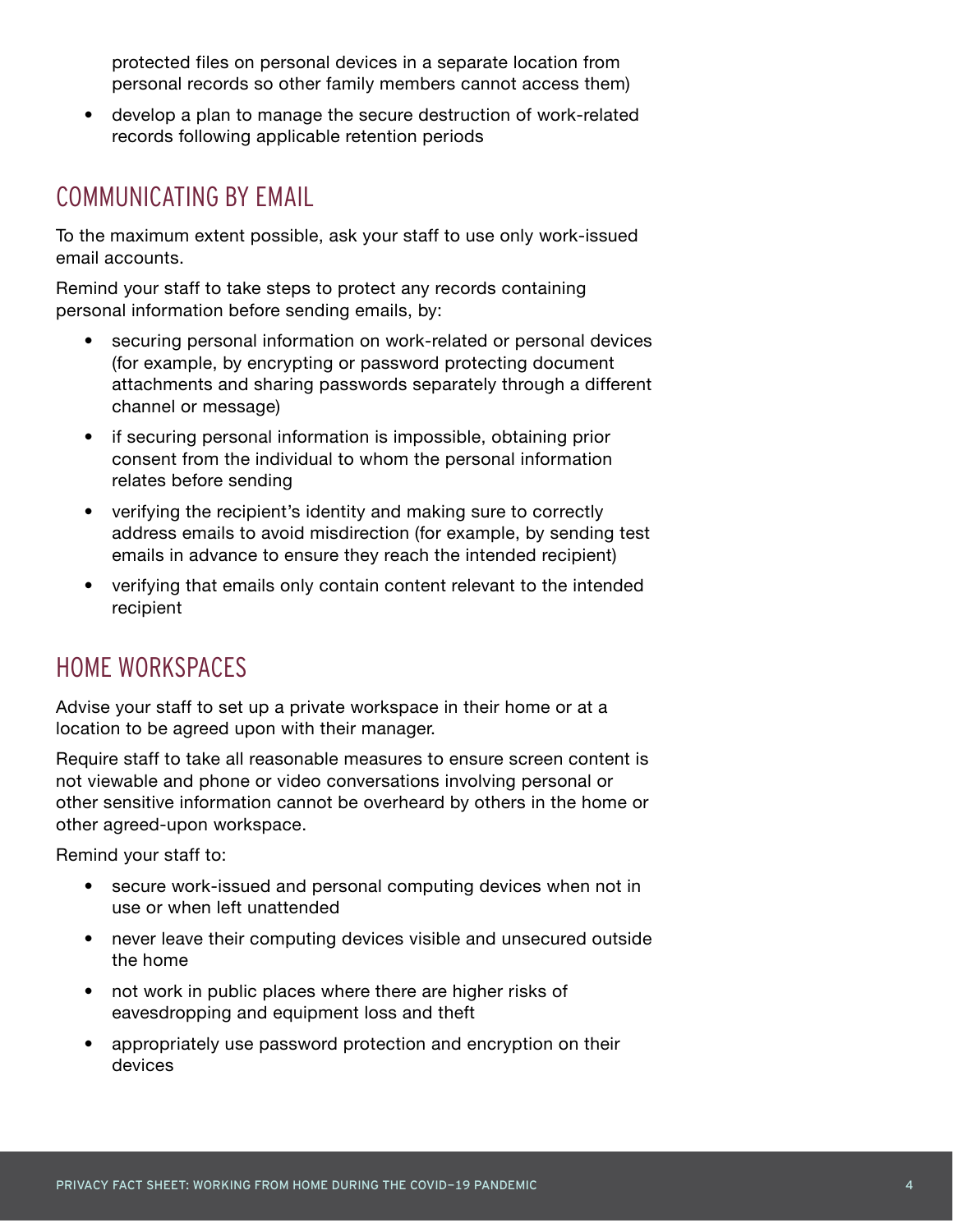### PAPER AND OTHER FORMATS OF RECORDS

Remind your staff to take appropriate precautions to protect paper records and other formats containing personal information (for example, photos, audio or video recordings, hard drives and USBs), including by:

- not leaving personal information unattended or unsecured when away from the workspace
- securely storing all records containing personal information regardless of the format
- not printing records containing personal information, unless necessary
- not throwing out paper records containing personal information (for example, by putting them in the garbage or recycling)
- securely retaining personal information, if unable to follow required secure destruction protocols at home, until such time as access to secure shredding services can be obtained

Your organization should develop a plan to ensure the secure destruction of any records with personal information, regardless of format, following applicable retention schedules. The plan may include allowing staff access to office shredding facilities when it is safe to do so.

### ACCESS TO INFORMATION RIGHTS

Your organization's obligations to enable access to information and ensure reasonable measures are in place to document and preserve records continue to apply when your staff are working from home.

To ensure that your organization complies with these obligations, you should remind your staff:

- that all work-related records continue to be subject to access to information laws, regardless of whether they are retained on workissued or personal computing and storage devices
- to record business activities, including keeping accurate records of all key business decisions and retaining all business records
- of the importance of good record management practices, such as the use of approved file naming conventions so records can be managed properly and easily located
- to digitize and transfer all business records to work-related systems and repositories, as soon as possible
- to appropriately back-up business records if using personal computing and storage devices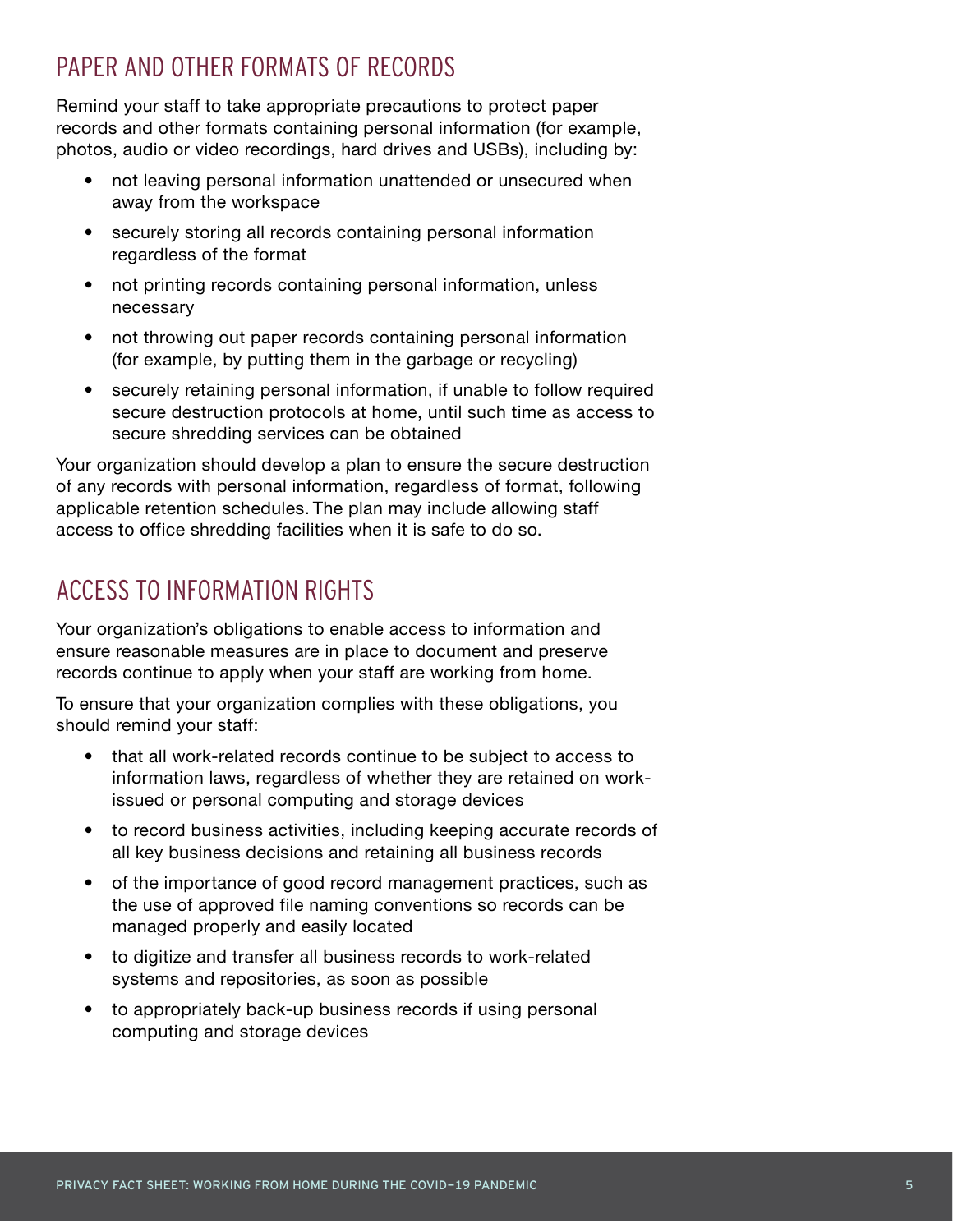### LONGER-TERM STRATEGY

To continue meeting your evolving operational needs, while complying with applicable access and privacy legislation, your organization should create a long-term work-from-home strategy. Accompanying policies, practices, and remote training should address key issues such as:

- use of personal computing devices
- how to recover business records and other informational assets from staff who depart from the organization during the pandemic
- secure transfer and retention of records including personal information
- secure disposal of records and devices, including personal devices, used for work-related purposes during the pandemic
- migration of records and devices back to the office, and update of corporate files and record repositories
- managing freedom of information requests including requirements to conduct a reasonable search for records
- monitoring and evaluating the effectiveness of access and privacy (including security) measures in a remote work context and enabling continuous improvement of such measures based on practical, learned experiences

### **RESOURCES**

#### **Office of the Information and Privacy Commissioner of Ontario**

*Safeguarding Privacy on Mobile Devices*, May 2014, **[https://www.ipc.](https://www.ipc.on.ca/wp-content/uploads/Resources/safeguarding-privacy-on-mobile-devices-e.pdf) [on.ca/wp-content/uploads/Resources/safeguarding-privacy-on](https://www.ipc.on.ca/wp-content/uploads/Resources/safeguarding-privacy-on-mobile-devices-e.pdf)[mobile-devices-e.pdf](https://www.ipc.on.ca/wp-content/uploads/Resources/safeguarding-privacy-on-mobile-devices-e.pdf)**

*Instant Messaging and Personal Email Accounts: Meeting Your Access and Privacy Obligations*, June 2016, **[https://www.ipc.on.ca/wp-content/](https://www.ipc.on.ca/wp-content/uploads/2016/08/instant-messaging.pdf) [uploads/2016/08/instant-messaging.pdf](https://www.ipc.on.ca/wp-content/uploads/2016/08/instant-messaging.pdf)**

*Communicating Personal Health Information by Email*, September 2016, **[https://www.ipc.on.ca/wp-content/uploads/2016/09/Health-Fact-](https://www.ipc.on.ca/wp-content/uploads/2016/09/Health-Fact-Sheet-Communicating-PHI-by-Email-FINAL.pdf)[Sheet-Communicating-PHI-by-Email-FINAL.pdf](https://www.ipc.on.ca/wp-content/uploads/2016/09/Health-Fact-Sheet-Communicating-PHI-by-Email-FINAL.pdf)**

*Protect Against Phishing*, July 2019, **[https://www.ipc.on.ca/wp-content/](https://www.ipc.on.ca/wp-content/uploads/2019/07/fs-tech-protect-against-phishing-e.pdf) [uploads/2019/07/fs-tech-protect-against-phishing-e.pdf](https://www.ipc.on.ca/wp-content/uploads/2019/07/fs-tech-protect-against-phishing-e.pdf)**

#### **Federal**

Office of the Privacy Commissioner of Canada, *Privacy Tech-Know blog: Videoconferencing – Maintain your physical distance, but keep your personal information close*, May 1, 2020, **[https://www.priv.gc.ca/en/](https://www.priv.gc.ca/en/blog/20200501/) [blog/20200501/](https://www.priv.gc.ca/en/blog/20200501/)**